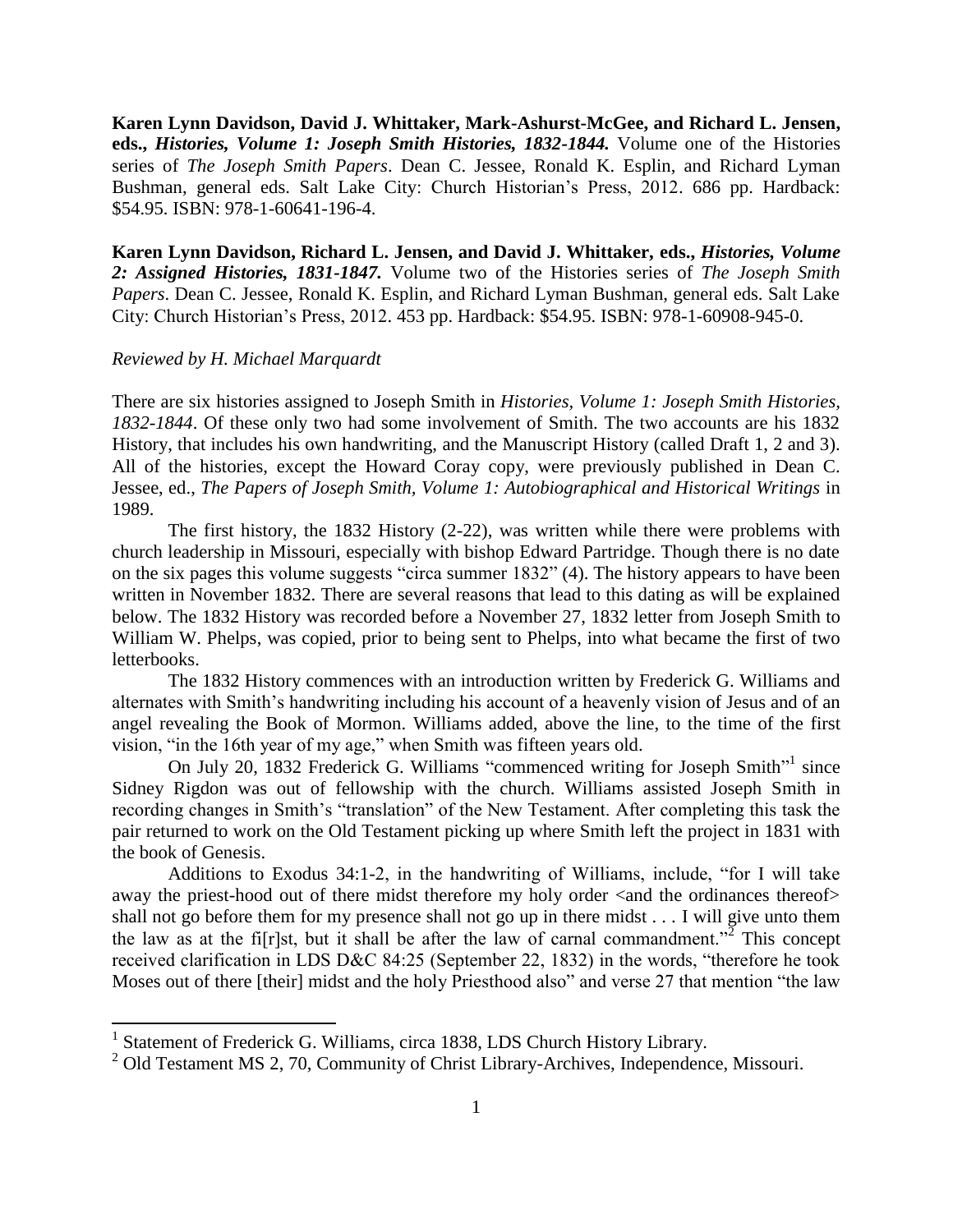of carnal commandments." In the same manner wording in LDS D&C 84:26 "minist[e]ring of Angels and the preparitory [preparatory] gospel" is reflected in the opening portion of the 1832 history, "ministering of Angels" and "the letter of the <Gospel>."

It is evident from the November 27, 1832 letter to Phelps (LDS D&C 85:12), which refers to Ezra 2:61-62, that the revision of the Old Testament was past the book of Ezra as all the chapters were marked "Correct" as they read through the text. Old Testament manuscript 2, in the Community of Christ Library-Archives, helps us understand the texts that Smith and Williams were working on even through no dates are recorded until the completion of the book of Malachi in July 1833.<sup>3</sup> Smith's handwriting appears on Old Testament 2, pages 81-83, 86.

Another record book was started where revelatory documents and notes were recorded. This manuscript book was labeled "Kirtland Revelations." The first item recorded (pages 1-10) by Frederick G. Williams is the Vision of February 16, 1832, where on page 1 Joseph Smith copied a few lines. Sidney Rigdon who was with Smith would have written the Vision at the time which indicates this is a copy, possibility from the original. Williams copied on page 11 a revelation with the date of December 1, 1832 rather than the year 1831 (LDS D&C 71). On page 12 Williams also has an incorrect location of Hiram, Ohio, rather than Kirtland (LDS D&C 47, March 8, 1831). Smith's handwriting again appears on pages 13-15 where he copied parts of three 1831 revelations. Pages 18, 23 and 29 also contain Smith's writing. Williams recorded the December 6, 1832 revelation, written by Sidney Rigdon, (LDS D&C 86), on pages 31-32 of the revelations book.

The 1832 History and the revision of the Old Testament are in the handwriting of Frederick G. Williams, who writes first after which Joseph Smith continues from where Williams left off. The Kirtland Revelations Book and the letter to W. W. Phelps also are started by Williams but in this case are copies of a vision, and other revelations. As explained in the source note, "Beginning on the recto of the fourth leaf in the front of the book (immediately following the history) are ninety-three pages" of copied letters (3). The editors indicate that the 1832 History could be a copy or an original inscription (7), it is the later. The handwriting in these early records alternates between Williams (FGW) and Smith (JS) as follows:

Kirtland Revelations Book [pages 13-15 copied circa Dec. 1, 1832 per JS Journal] page 1 FGW, JS, FGW pages 2-12 FGW page 13 FGW, JS, FGW page 14 FGW, JS page 15 JS, FGW pages 16-17 FGW page 18 FGW, JS, FGW pages 19-22 FGW page 23 FGW, JS, FGW

 $\overline{\phantom{a}}$ 

<sup>&</sup>lt;sup>3</sup> The Old Testament reading was stopped for a time as Sidney Rigdon and Joseph Smith returned to review what was previously worked on in the New Testament. Additional corrections were made on notes that were pinned to manuscript pages. Rigdon and Smith were working on the review by December 6, 1832 (see LDS D&C 86) at Matthew chapter 13.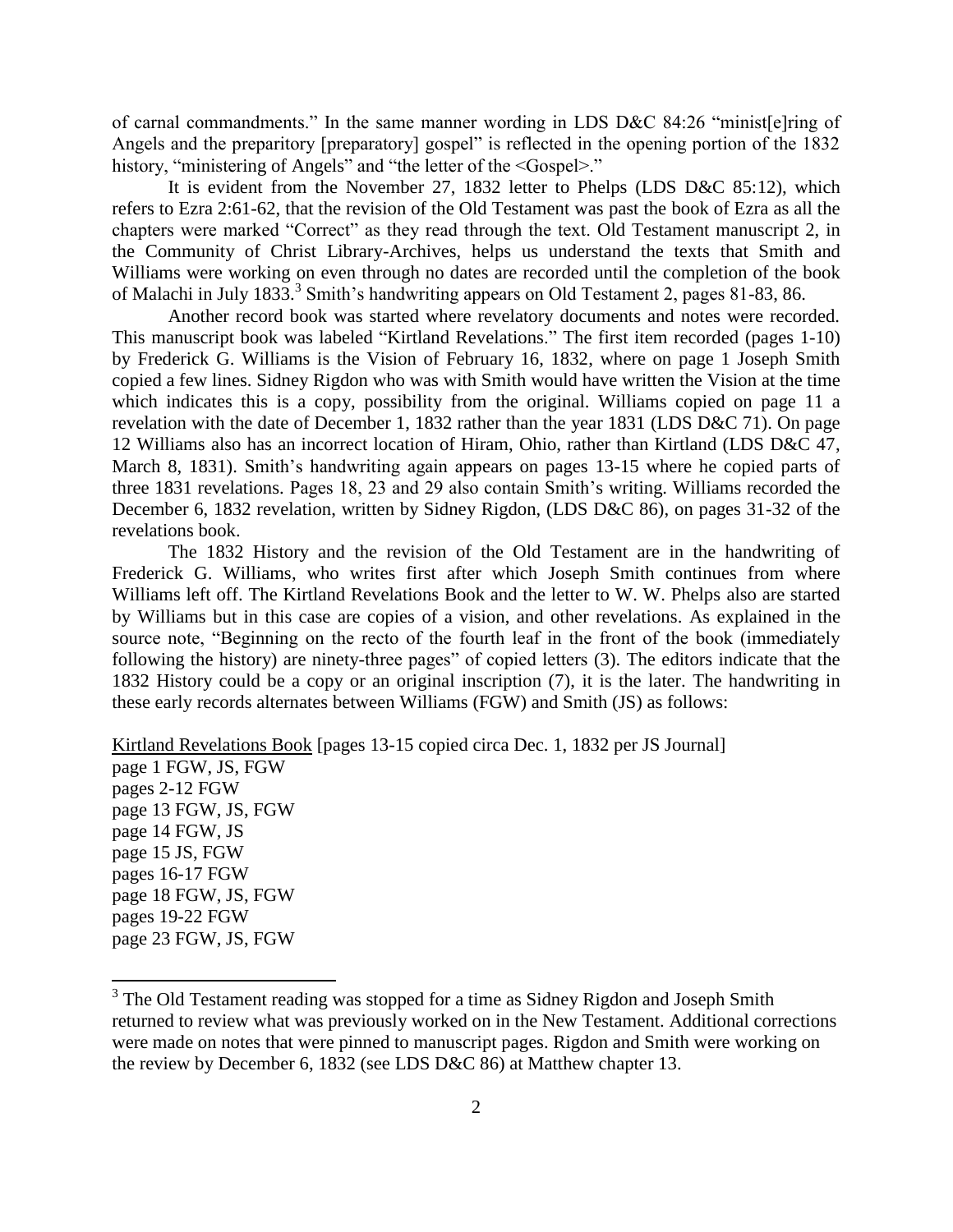pages 24-28 FGW page 29 FGW, JS, FGW pages 30-32 FGW

1832 History (three leaves, six pages; known as Letterbook 1) page 1 FGW, JS page 2 JS page 3 JS, FGW seven words above the line page 4 FGW page 5 FGW, JS, FGW page [6] FGW (ending with Oliver Cowdery)

Letterbook 1 [pages 5-8 copied Dec. 5, 1832 per JS Journal] page 1A FGW (copy of Nov. 27, 1832 letter to W. W. Phelps) page 2 FGW, JS, FGW (copy of Nov. 27, 1832 letter to W. W. Phelps) page3 FGW, JS (copy of Nov. 27, 1832 letter to W. W. Phelps) page 4 JS, FGW, JS (copy of Nov. 27, 1832 letter to W. W. Phelps and Dec 29, 1829 letter) pages 5-8 JS (copies of three 1829 letters of Oliver Cowdery, Dec 28; June 14 and Nov. 6) page 9 FGW (copy of JS letter to Oliver Cowdery, Oct. 22, 1829)

Old Testament 2 [pages 80-86 by Nov. 27; before Dec. 6, 1832 with review of New Testament] page 80 FGW (Ezra 1-Nehemiah 7:22) page 81 FGW, JS (Nehemiah 7:23-13:31; Esther 1-10; Job 1:1-1:6) page 82 JS (Job 1:6-35:16) page 83 JS, FGW (Job 36-42; Psalm 1:1-11:1) pages 84-85 FGW (Psalm 11:2-13:1; 13:1-14:7) page 86 FGW, JS (Psalm 14:7-17:6)

Joseph Smith's journal was "Baught" on November 27, 1832, and helps in determining the most likely time frame when Williams and Smith worked together in the Kirtland Revelations Book, Joseph Smith Letterbook, and Old Testament Bible revision. It appears that three record books were started in November 1832: (1) six page history of early events in the life of Joseph Smith Jr., in Joseph Smith Letterbook 1, (2) Kirtland Revelations Book and (3) Joseph Smith's journal. Shortly afterwards, circa December 3, 1832, Frederick G. Williams started an additional record, copying minutes in the Kirtland Council Minute Book. For Joseph Smith to have written portions of both the 1832 History and help copy the November 27, 1832 letter to Phelps, indicates that Williams was either already occupied or was not available at the time. There are three entries in Smith's journal that assist in assigning dates to his handwriting.

December 1, 1832: "wrote and corrected revelations &c" This includes copying revelations in the Kirtland Revelations Book, at least pages 13-15.

December 5, 1832: "this day wrote leters copying letters and translating" Copying letters, after the one to Phelps, in the Letterbook 1, pages 5-8 and reviewing with Sidney Rigdon the gospel of Matthew.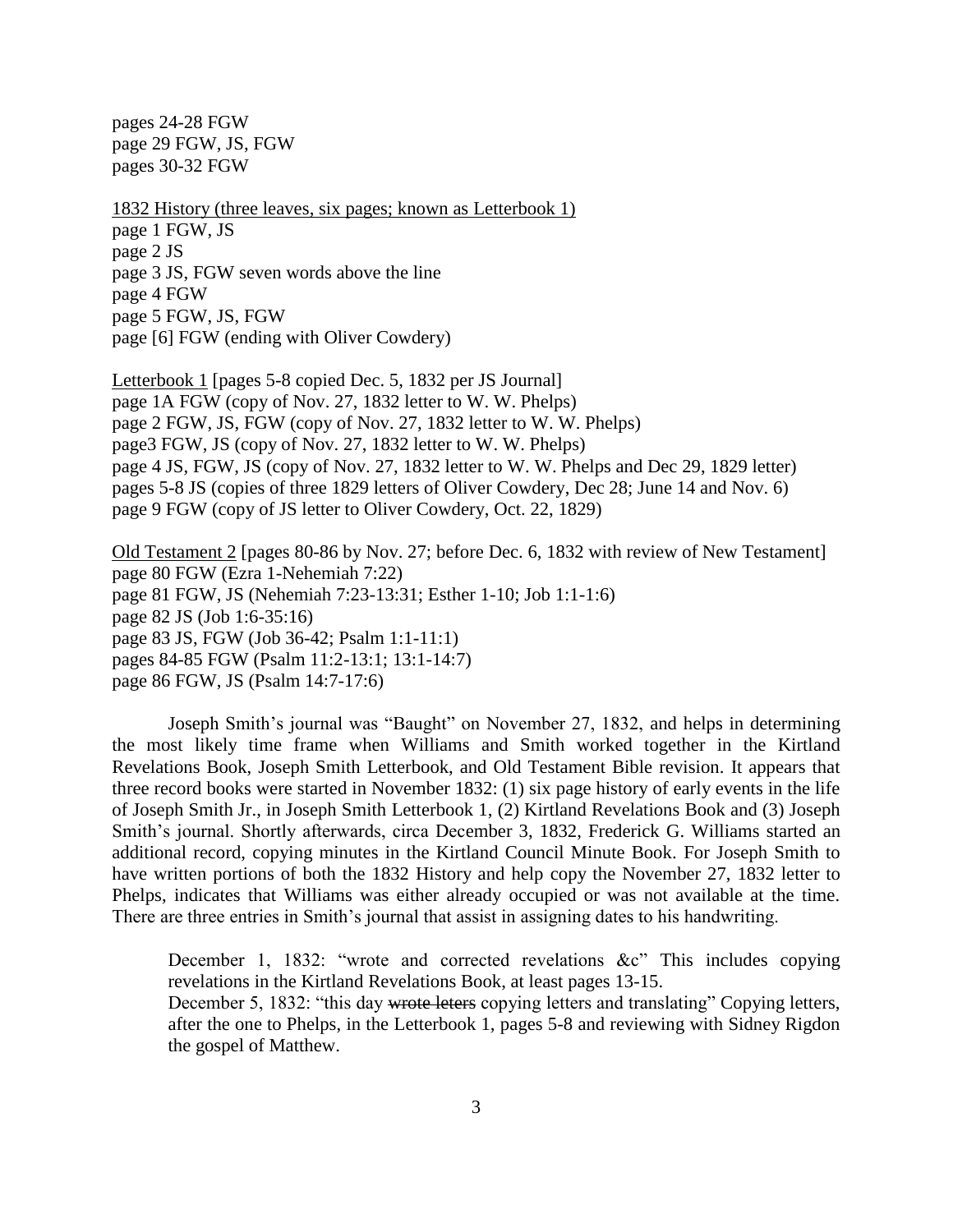December 6, 1832: "translating and received a Revelation explaining the Parable the wheat and the tears [tares]" Reviewing Matthew 13 and revelation of LDS D&C 86, written by Sidney Rigdon.

The handwriting changes between Williams and Smith was probably written in November 1832 previous to copying the November 27, 1832 letter in the same ledger book. An examination of the above listed records leads me to assign the writing of the 1832 History to November 1832.

The next section (23-185) in volume 1 is History, 1834-1836, which includes Oliver Cowdery's letters that became the first published church history, though the letters mainly expound on scriptural passages and not much on Joseph Smith's experiences. The manuscript book included genealogy of the families of Joseph Smith Jr., Joseph Smith Sr. and Oliver Cowdery. It also includes minutes of December 5-6, 1834. After a few blank pages the eight Oliver Cowdery letters, which were printed in the *Latter Day Saints' Messenger and Advocate*, between October 1834 and October 1835, were copied into the record book. The letters contain some information from Joseph Smith but were not dictated by Smith. Cowdery's letters are not really a history of the church but a limited explanation relating to the coming forth of the Book of Mormon prior to April 6, 1830.

The letters include mention of Cowdery meeting Joseph Smith for the first time in April 1829. Cowdery wrote, "from his hand I received baptism, by the direction of the angel of God the first received into this church in this day" (41) and received under Smith's hand "the holy priesthood" (43). The other letters explain gospel topics, prophecies, mention of Mr. Lane and the religious excitement that led to Lucy Mack Smith and three of her children joining the Presbyterians. Cowdery included an account of the visit of an angel in 1823 that revealed the Book of Mormon plates, a description of the hill Cumorah, and Smith's working a few months for Josiah Stowell. Next in this record comes a copy, in the third person, from Joseph Smith's 1835-36 journal. The dates covered are from September 22, 1835 to January 18, 1836.

The largest section is titled "History Drafts, 1838-circa 1841" (186-463). After church historian John Whitmer refused to turn over his church history, Joseph Smith started to work on his own account of his early life in late April-early May 1838. The initial draft, probably written by George W. Robinson, secretary of the First Presidency, is no longer extent. The 1839 copy in Manuscript History Book A-1 (Draft 2) is the earliest copy made by James Mulholland. The history covers at least the first ten pages (extract in Joseph Smith History 1:1-65, LDS Pearl of Great Price). Though not extant the 1838 portion of the history commences with the birth of Joseph Smith on December 23, 1805 to circa July 1828, the time when the original manuscript pages of the Book of Lehi were lost. The 1839 history includes the words "untill this day, being the Second day of May, One thousand Eight hundred and thirty eight," indicating it is a copy. The copy does contain errors such as having Alvin Smith's death year a year later, in 1824, rather than the correct year 1823.

After writing this history it is not known the exact involvement of Joseph Smith in 1839 with Mulholland. What words Smith dictated and what is Mulholland's composition from verbal or written notes coming from Smith is not known. The early pages written by George W. Robinson, are missing. The available pages of Draft 1, in the handwriting of James Mulholland, start at the baptisms of Cowdery and Smith on May 15, 1829. This draft is sketchy and contains notes where revelations should be entered in the history. It includes crossed through parts and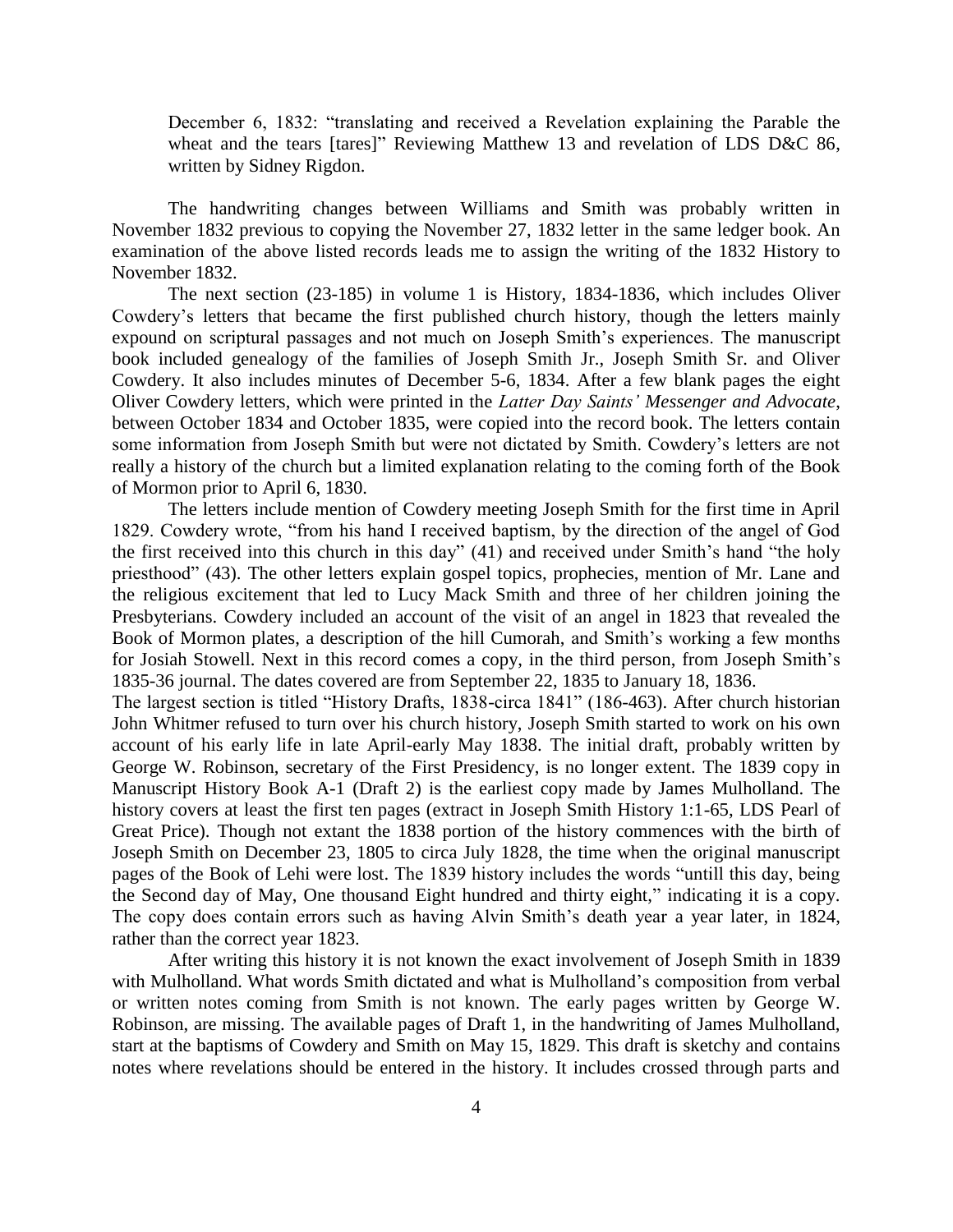there are incorrect dates which indicate there may be little of Joseph Smith's personal involvement. See cross outs in images of the Mulholland draft on pages 186, 375, 407.

Mulholland used the draft and revelations contained in the 1835 Doctrine and Covenants as a base to write more fully the history of Joseph Smith of Draft 2. As the introduction to this history indicates:

Many of JS's early revelations underwent significant updating and expansion in order to suit rapidly changing circumstances after the organization of the Church of Christ in 1830, so the inclusion of the 1835 version of revelations into a narrative covering events before 1835 introduced numerous anachronisms. (197)

Manuscript History, Draft 2 continues what was written by James Mulholland covering the period May 15, 1829 to September 1830. The volume includes a small part written by Robert B. Thompson, a church clerk. This history could be considered an assigned history since the scribe was given the responsibility of writing in Smith's name as though he was the author.

The Manuscript History includes parts that are ghostwritten as though composed by Joseph Smith. Howard Searle explains, "There is often a discernible difference in style between a Joseph Smith holograph, his dictated compositions, and the writing of the scribes; but, as in the case of most ghostwriting, it is very difficult to determine in a definitive or comprehensive way just what was contributed by Joseph Smith and what was the input of his scribes."<sup>4</sup> The Manuscript History is not in Smith's handwriting, but shows evidence that it followed his directions and was composed for him.

The editors state, "The duplicate copy of the history was used as the source text in Utah when the *Deseret News* picked up serial publication of the history where the *Times and Seasons*  left off" in the issue of November 15, 1851 (xxxii). The history was a work in progress with additions made in December 1842 and periodic corrections through the years.

The Howard Coray draft copy "Draft 3" was a rewrite taken from Book A-1, pages 1-61, with the fair copy reproduced on the Joseph Smith Papers website. Coray copy ends at the beginning of November 1830 with Sidney Rigdon's conversion. About 1841 church clerk Howard Coray revised Manuscript History A-1 into a draft account. He then made a fair copy but neither copy was used for the "History of Joseph Smith" in the *Times and Seasons*.

The three remaining items in the book are first, an "Extract, from the Private Journal of Joseph Smith Jr." which may not have been composed by Smith (464-88). It was printed in the *Times and Seasons*. The second work was title "Church History" as a short summary of the history and beliefs of the Latter Day Saints (489-501). Known as the Wentworth letter it was also published in the *Times and Seasons* with Joseph Smith's name attached. Orson Pratt's *Interesting Account of Several Remarkable Visions* (1840) was used as the base text of Smith letter to John Wentworth.

l

<sup>4</sup> Howard C. Searle, "Authorship of the History of Joseph Smith: A Review Essay," *BYU Studies* 32 (Winter 1981):122.